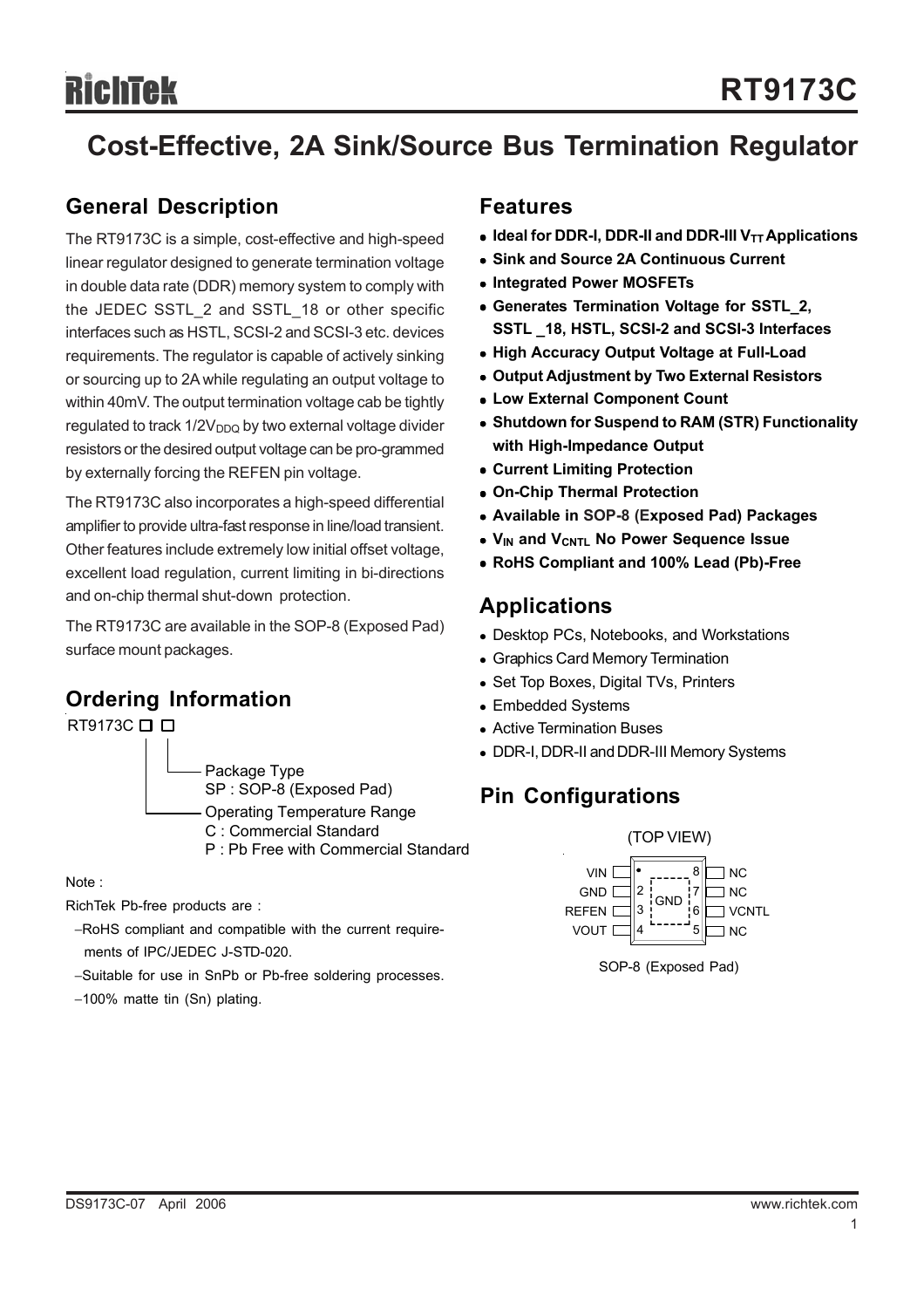## **Typical Application Circuit**



 $R_1$  = R<sub>2</sub> = 100kΩ, R<sub>TT</sub> = 50Ω / 33Ω / 25Ω  $C_{\text{OUT(MIN)}} = 10 \mu F$  (Ceramic) + 1000 $\mu$ F under the worst case testing condition  $C_{SS}$  = 1µF,  $C_{IN}$  = 470µF (Low ESR),  $C_{CNTL}$  = 47µF

### **Functional Pin Description**

#### **VIN**

Input voltage which supplies current to the output pin. Connect this pin to a well-decoupled supply voltage. To prevent the input rail from dropping during large load transient, a large, low ESR capacitor is recommended to use. The capacitor should be placed as close as possible to the VIN pin.

#### **GND**

Common Ground (Exposed pad is connected to GND). The GND pad area should be as large as possible and using many vias to conduct the heat into the buried GND plate of PCB layer.

#### **VCNTL**

VCNTL supplies the internal control circuitry and provides the drive voltage. The driving capability of output current is proportioned to the VCNTL. Connect this pin to 3.3V bias supply to handle large output current with at least 10μF capacitor from this pin to GND.

#### **REFEN**

Reference voltage input and active low shutdown control pin. Two resistors dividing down the VIN voltage on the pin to create the regulated output voltage. Pulling the pin to ground turns off the device by an open-drain, such as 2N7002, signal N-Channel MOSFET.

#### **VOUT**

Regulator output. VOUT is regulated to REFEN voltage that is used to terminate the bus resistors. It is capable of sinking and sourcing current while regulating the output rail. To maintain adequate large signal transient response, typical value of 1000μF AL electrolytic capacitor with 10μF ceramic capacitors are recommended to reduce the effects of current transients on VOUT.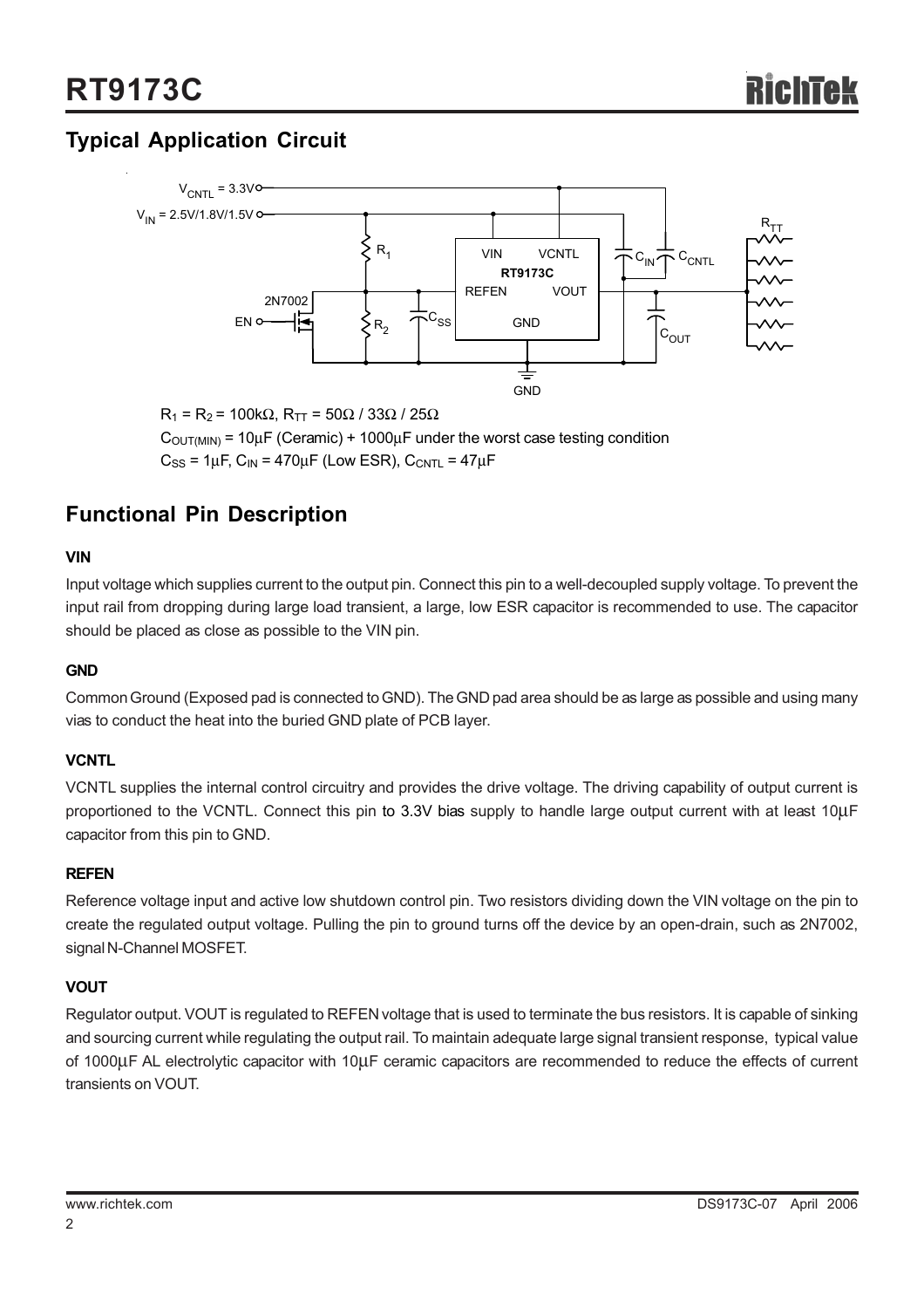### **Function Block Diagram**



### **Test Circuit**



Figure 1. Test Circuit for Typical Operating Characteristics Curves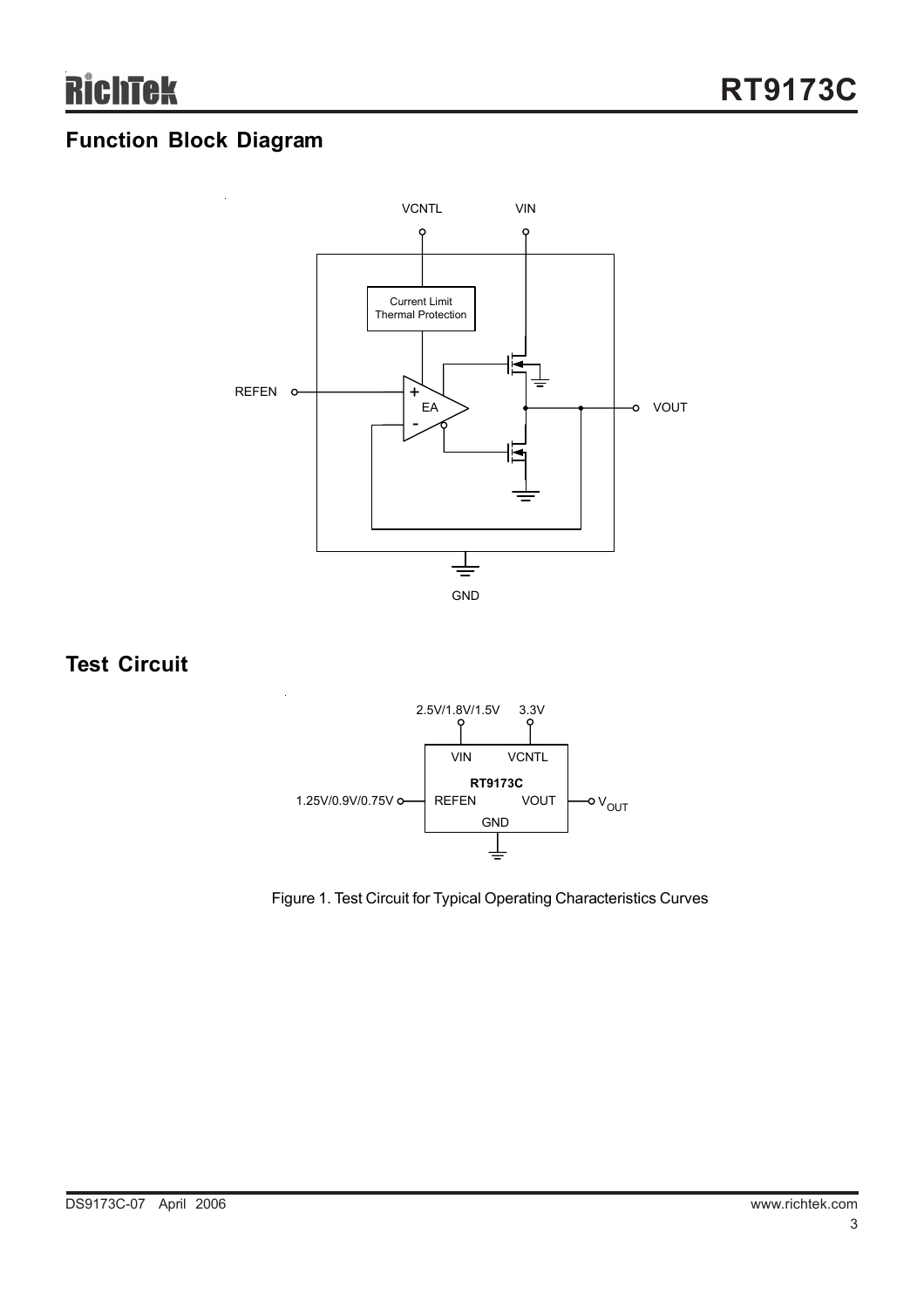### **Absolute Maximum Ratings** (Note 1)

| • Power Dissipation, $P_D @ T_A = 25^{\circ}C$ |  |
|------------------------------------------------|--|
|                                                |  |
| • Package Thermal Resistance (Note 4)          |  |
|                                                |  |
|                                                |  |
|                                                |  |
|                                                |  |
|                                                |  |
| $\bullet$ ESD Susceptibility (Note 2)          |  |
|                                                |  |
|                                                |  |

### **Recommended Operating Conditions** (Note 3)

| • Input Voltage, $V_{\text{IN}}$ --------- | --- 2.5V to 1.5V $\pm$ 3%            |
|--------------------------------------------|--------------------------------------|
| • Control Voltage, V <sub>CNTL</sub> ----- | $5V$ or 3.3V $\pm$ 5%                |
| • Ambient Temperature Range -              | $-40^{\circ}$ C to 85 $^{\circ}$ C . |
| • Junction Temperature Range --            | $-40^{\circ}$ C to 125 $^{\circ}$ C  |

### **Electrical Characteristics**

 $(V_{IN} = 2.5V/1.8V/1.5V, V_{CNTL} = 3.3V, V_{REFEN} = 1.25V/0.9V/0.75V, C<sub>OUT</sub> = 10µF (Ceramic), T<sub>A</sub> = 25°C, unless otherwise specified)$ 

| <b>Parameter</b>                    | Symbol                     | <b>Test Conditions</b>                                 | Min   | Typ | Max   | <b>Units</b>    |
|-------------------------------------|----------------------------|--------------------------------------------------------|-------|-----|-------|-----------------|
| Input                               |                            |                                                        |       |     |       |                 |
| <b>VCNTL Operation Current</b>      | <b>ICNTL</b>               | $I_{OUT} = 0A$                                         | --    | 1   | 2.5   | mA              |
| Standby Current (Note 7)            | <b>ISTBY</b>               | VREFEN < 0.2V (Shutdown),<br>$R_{LOAD}$ = 180 $\Omega$ | --    | 50  | 90    | μA              |
| Output (DDR / DDR II / DDR III)     |                            |                                                        |       |     |       |                 |
| Output Offset Voltage (Note 5)      | $V_{OS}$                   | $I_{OUT} = 0A$                                         | $-20$ | --  | $+20$ | mV              |
| Load Regulation (Note 6)            |                            | $I_{\text{OUT}} = +2A$                                 | $-20$ |     | $+20$ | mV              |
|                                     | $\Delta V$ LOAD            | $I_{OUT} = -2A$                                        |       |     |       |                 |
| <b>Protection</b>                   |                            |                                                        |       |     |       |                 |
| <b>Current limit</b>                | <b>ILIM</b>                |                                                        | 2.2   | --  | --    | A               |
| <b>Thermal Shutdown Temperature</b> | $\mathsf{T}_{\mathsf{SD}}$ | $3.3V \leq V_{CNTL} \leq 5V$                           | 125   | 170 | --    | $\rm ^{\circ}C$ |
| <b>Thermal Shutdown Hysteresis</b>  | $\Delta$ T <sub>SD</sub>   | $3.3V \leq V_{CNTL} \leq 5V$                           | --    | 35  | $-$   | $\rm ^{\circ}C$ |
| <b>REFEN Shutdown</b>               |                            |                                                        |       |     |       |                 |
| Shutdown Threshold                  | V <sub>IH</sub>            | Enable                                                 | 0.6   | --  |       | V               |
|                                     | VIL                        | Shutdown                                               |       |     | 0.2   |                 |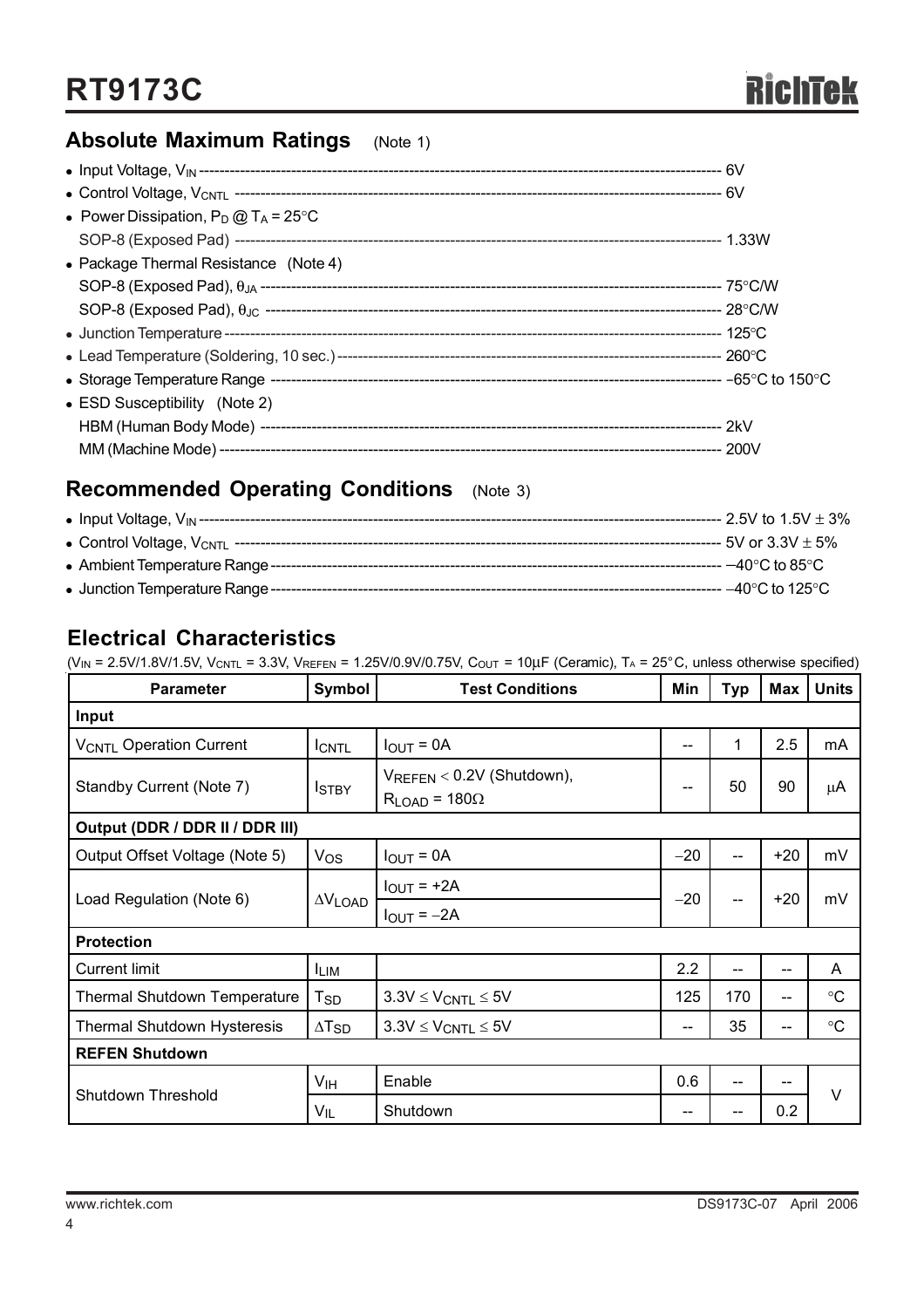- **Note 1.** Stresses listed as the above "Absolute Maximum Ratings" may cause permanent damage to the device. These are for stress ratings. Functional operation of the device at these or any other conditions beyond those indicated in the operational sections of the specifications is not implied. Exposure to absolute maximum rating conditions for extended periods may remain possibility to affect device reliability.
- **Note 2.** Devices are ESD sensitive. Handling precaution recommended.
- **Note 3.** The device is not guaranteed to function outside its operating conditions.
- **Note 4.**  $\theta_{JA}$  is measured in the natural convection at  $T_A = 25^\circ$ C on a high effective thermal conductivity test board (4 Layers, 2S2P) of JEDEC 51-7 thermal measurement standard. The case point of θ<sub>JC</sub> is on the expose pad for SOP-8 (Exposed Pad) package.
- **Note 5.**  $V_{OS}$  offset is the voltage measurement defined as  $V_{OUT}$  subtracted from  $V_{REFEN}$ .
- **Note 6.** Regulation is measured at constant junction temperature by using a 5ms current pulse. Devices are tested for load regulation in the load range from 0A to 2A.
- **Note 7.** Standby current is the input current drawn by a regulator when the output voltage is disabled by a shutdown signal on REFEN pin ( $V_{IL}$  < 0.2V). It is measured with  $V_{IN}$  =  $V_{CNTL}$  = 5V.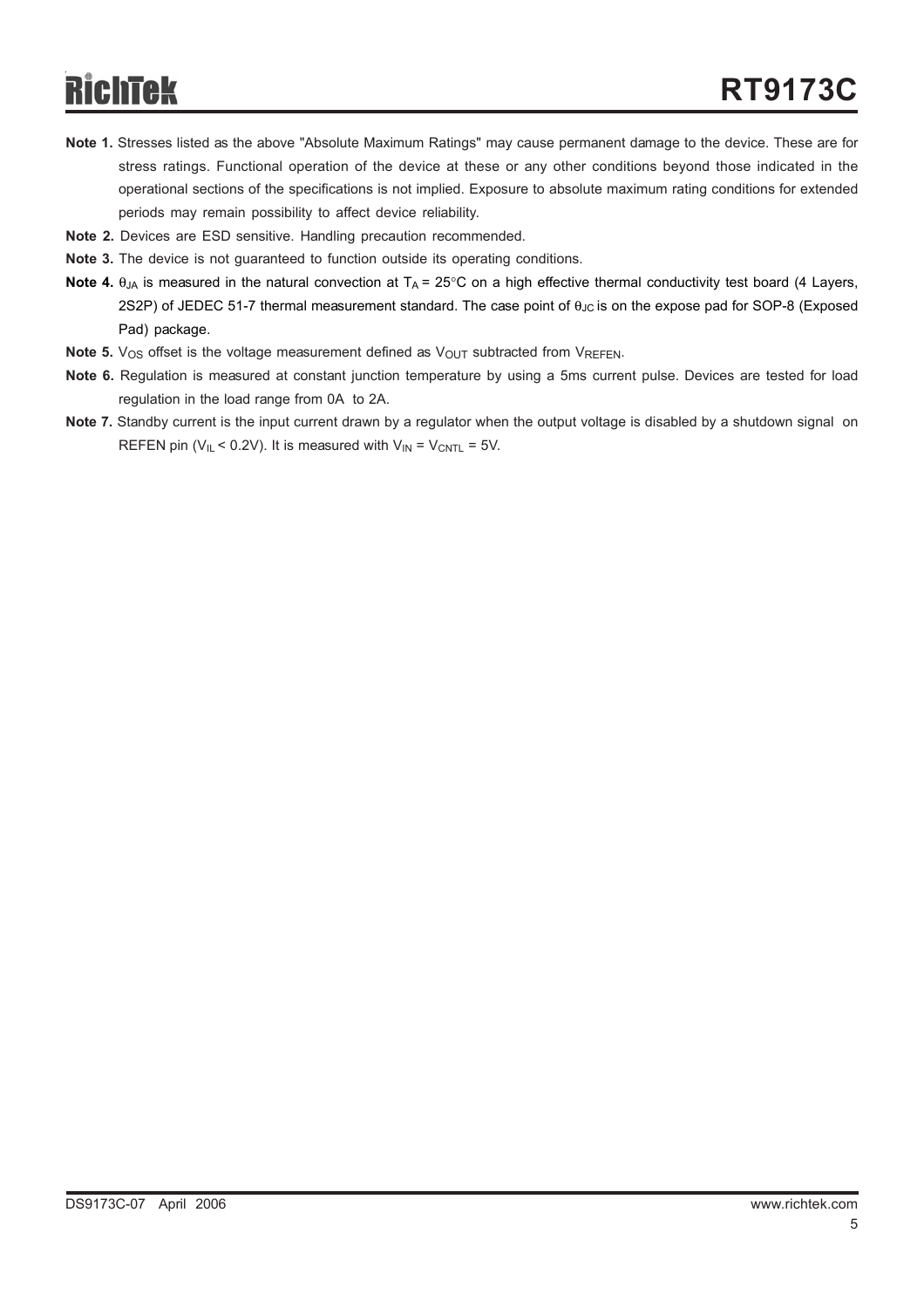### **Typical Operating Characteristics**











**Shutdown Threshold vs. Temperature**



**Vcntl Current vs. Temperature**

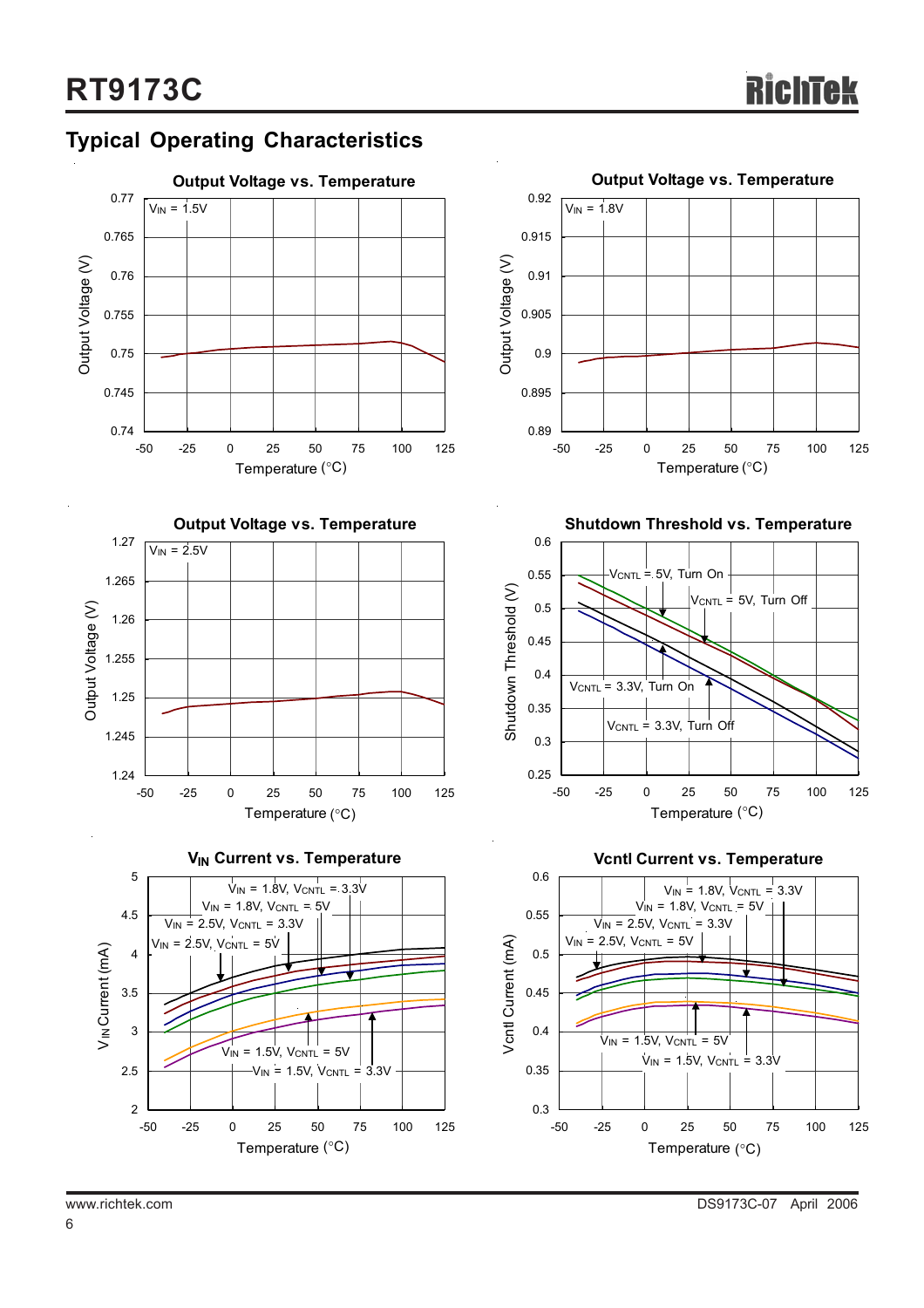

Time (250μs/Div)

Time (250μs/Div)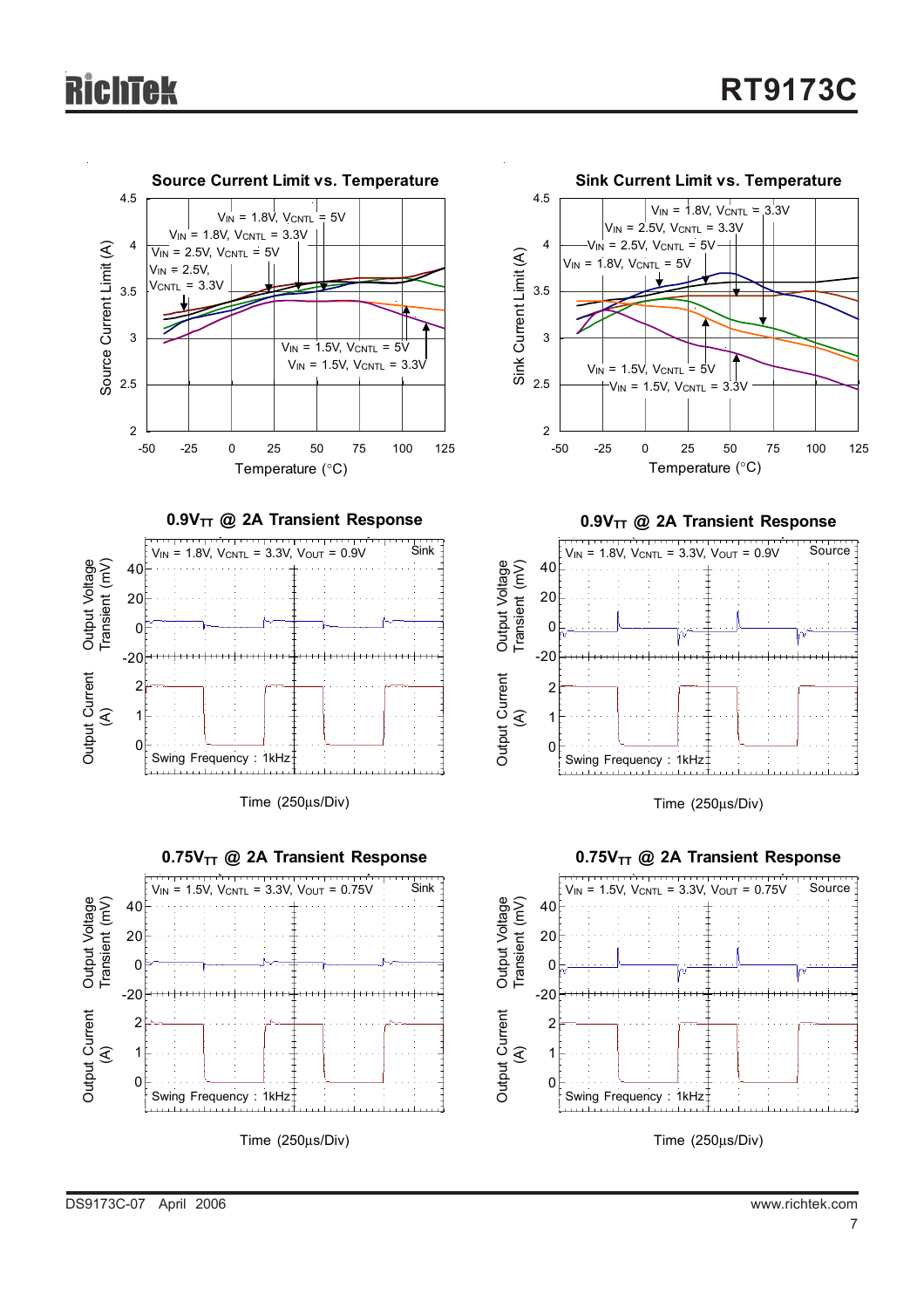











Time (250μs/Div)

#### **Output Short-Circuit Protection**



Time (1ms/Div)

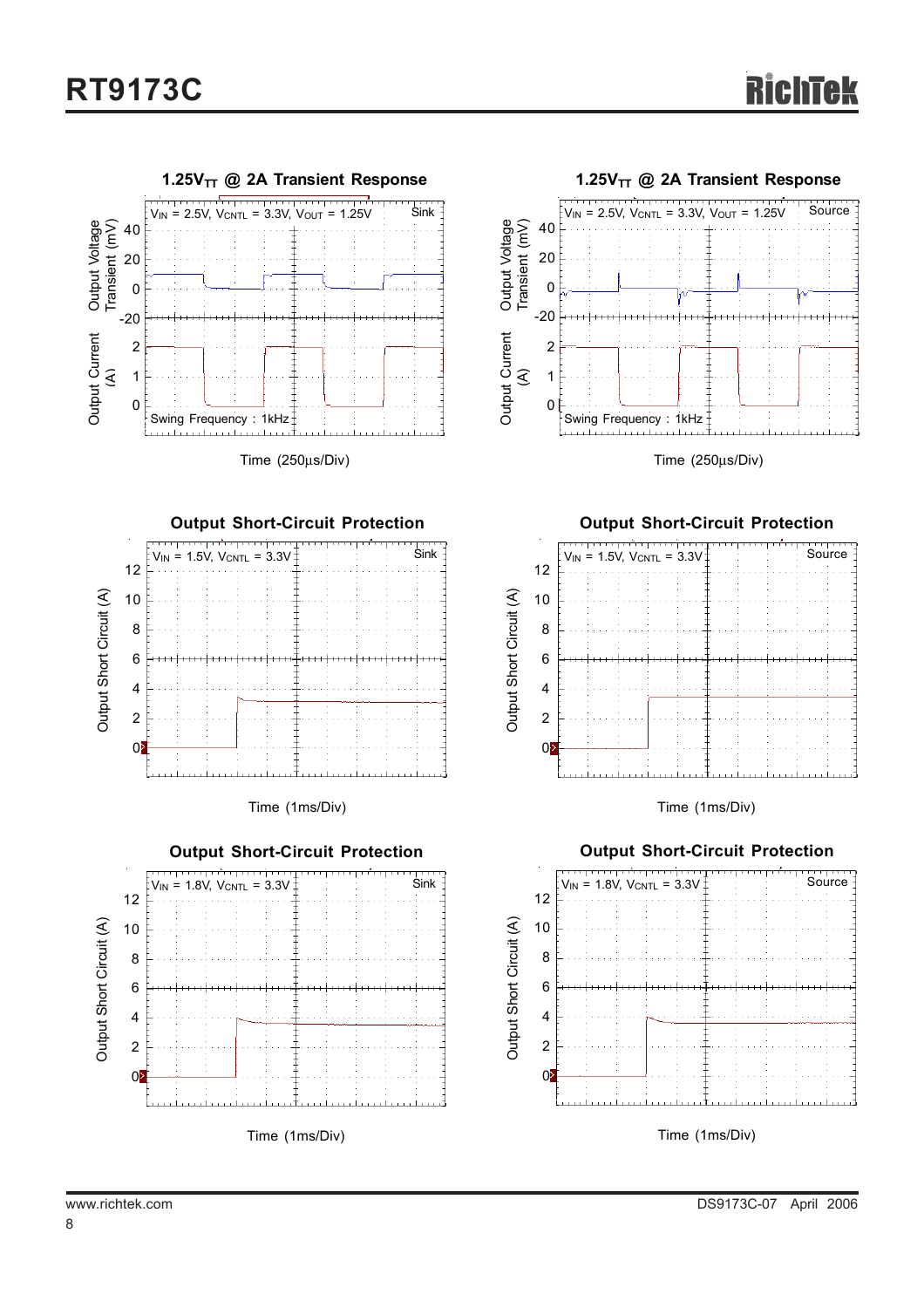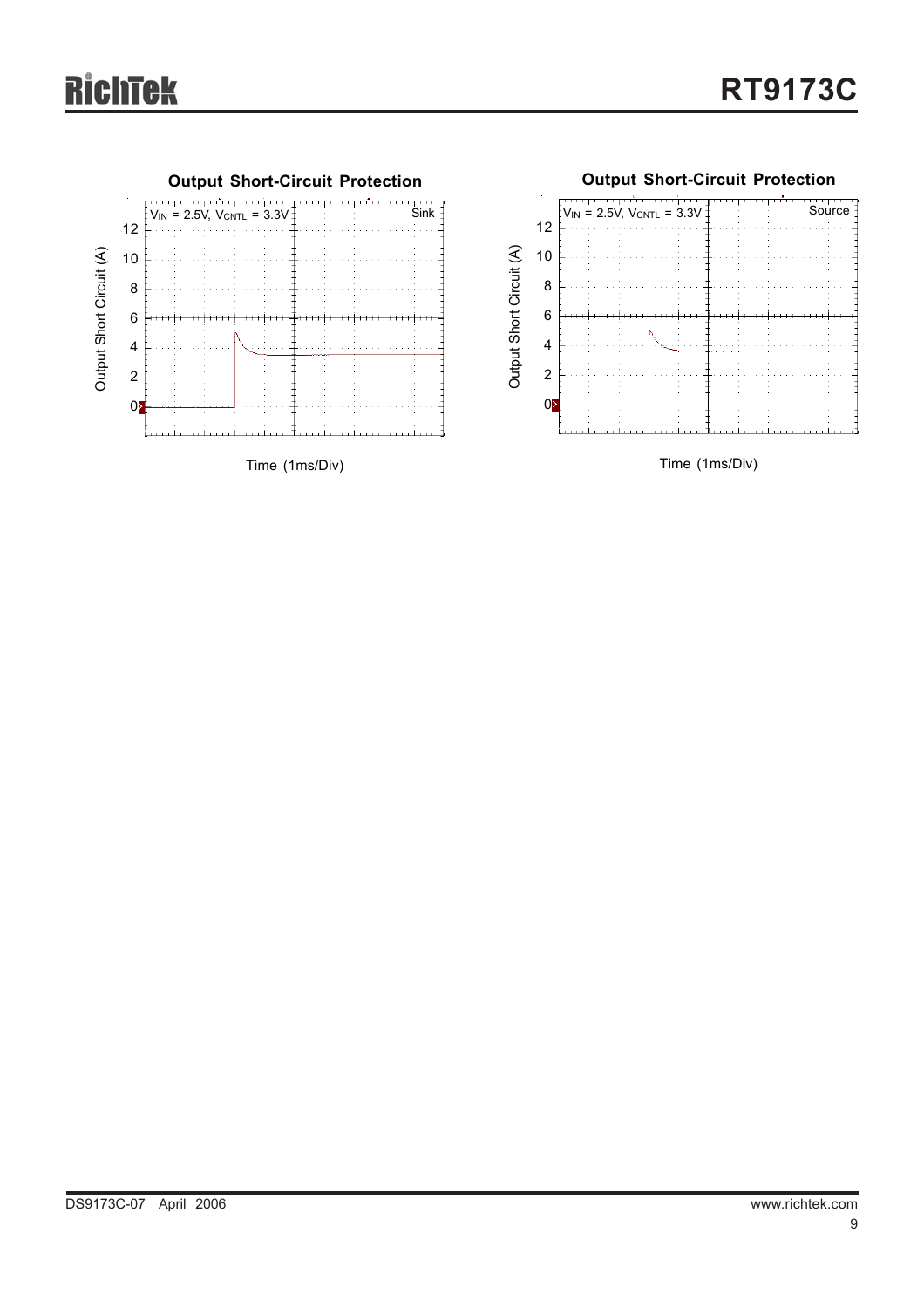### **Application Information**

#### **Consideration while designs the resistance of voltage divider**

Make sure the sinking current capability of pull-down NMOS if the lower resistance was chosen so that the voltage on VREFEN is below 0.2V.

In addition, the capacitor and voltage divider form the lowpass filter. There are two reasons doing this design; one is for output voltage soft-start while another is for noise immunity.

#### **How to reduce power dissipation on Notebook PC or the dual channel DDR SDRAM application?**

In notebook application, using RichTek's Patent "Distributed Bus Terminator Topology" with choosing RichTek's product is encouraged.



#### **General Regulator**

The RT9173C could also serves as a general linear regulator. The RT9173C accepts an external reference voltage at REFEN pin and provides output voltage regulated to this reference voltage as shown in Figure 3, where

 $V_{\text{OUT}} = V_{\text{EXT}}$  x R2/(R1+R2)

As other linear regulator, dropout voltage and thermal issue should be specially considered. Figure 4 and 5 show the R<sub>DS(ON)</sub> over temperature of RT9173C in PSOP-8 (Exposed Pad) package. The minimum dropout voltage could be obtained by the product of  $R_{DS(ON)}$  and output current. For thermal consideration, please refer to the relative sections.







#### www.richtek.com DS9173C-07 April 2006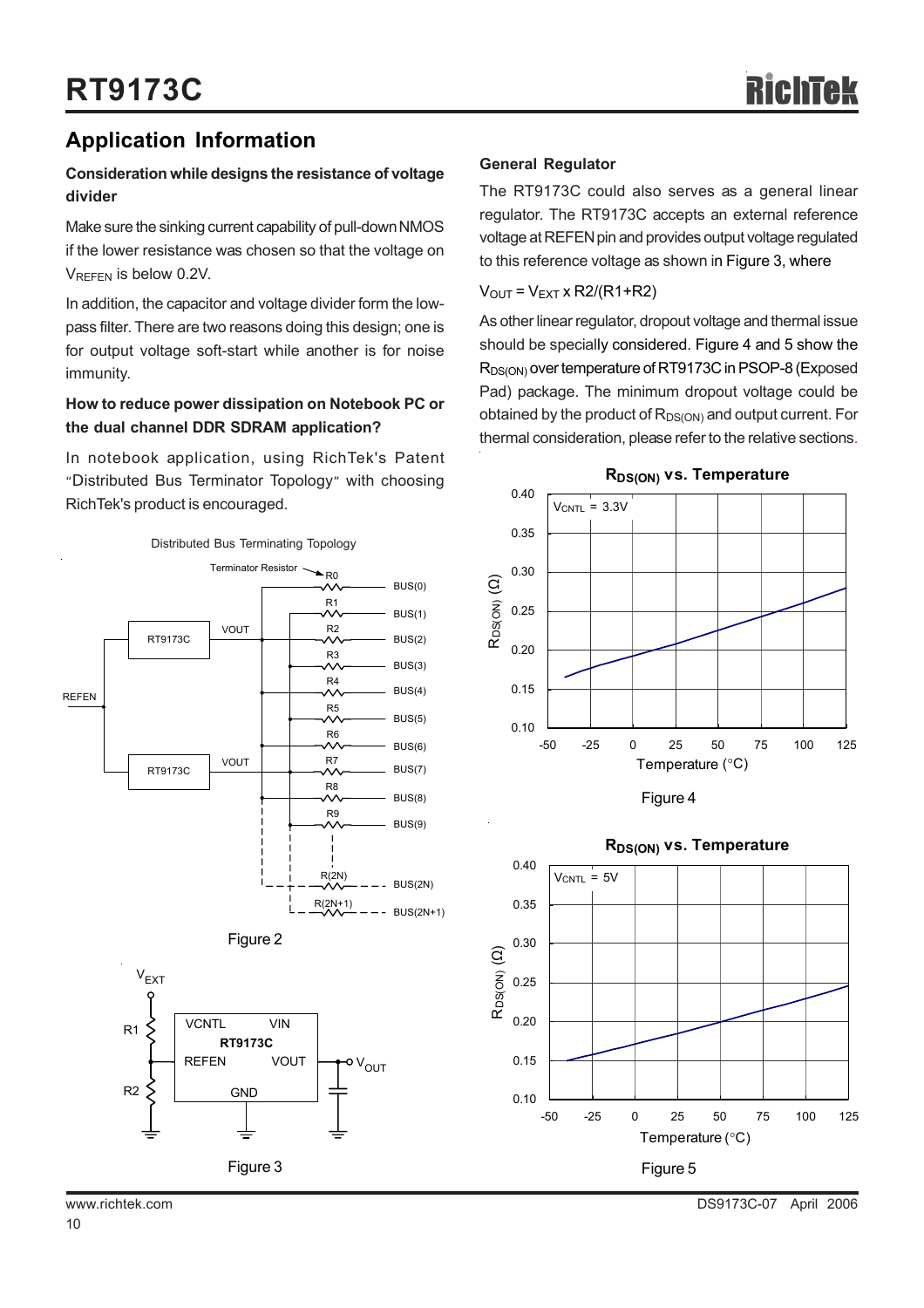#### **Input Capacitor and Layout Consideration**

Place the input bypass capacitor as close as possible to the RT9173C. A low ESR capacitor larger than 470uF is recommended for the input capacitor. Use short and wide traces to minimize parasitic resistance and inductance. Inappropriate layout may result in large parasitic inductance and cause undesired oscillation between RT9173C and the preceding power converter.

#### **Thermal Consideration**

RT9173C regulators have internal thermal limiting circuitry designed to protect the device during overload conditions. For continued operation, do not exceed maximum operation junction temperature 125°C. The power dissipation definition in device is:

$$
P_D = (V_{IN} - V_{OUT}) \times I_{OUT} + V_{IN} \times I_Q
$$

The maximum power dissipation depends on the thermal resistance of IC package, PCB layout, the rate of surroundings airflow and temperature difference between junction to ambient. The maximum power dissipation can be calculated by following formula:

 $P_{D(MAX)} = (T_{J(MAX)} - T_A) / \theta_{JA}$ 

Where  $T_{J(MAX)}$  is the maximum operation junction temperature 125 $\degree$ C, T<sub>A</sub> is the ambient temperature and the  $\theta_{JA}$  is the junction to ambient thermal resistance. The junction to ambient thermal resistance  $(\theta_{JA}$  is layout dependent) for SOP-8 package (Exposed Pad) is 75°C/W on standard JEDEC 51-7 (4 layers, 2S2P) thermal test board. The maximum power dissipation at  $T_A = 25^{\circ}$ C can be calculated by following formula:

 $P_{D(MAX)} = (125\degree C - 25\degree C) / 75\degree C/W = 1.33W$ 

Figure 6 show the package sectional drawing of SOP-8 (Exposed Pad). Every package has several thermal dissipation paths. As show in Figure 7, the thermal resistance equivalent circuit of SOP-8 (Exposed Pad). The path 2 is the main path due to these materials thermal conductivity. We define the exposed pad is the case point of the path 2.







Figure 7. Thermal Resistance Equivalent Circuit

The thermal resistance  $\theta_{JA}$  of SOP-8 (Exposed Pad) is determined by the package design and the PCB design. However, the package design has been decided. If possible, it's useful to increase thermal performance by the PCB design. The thermal resistance can be decreased by adding copper under the expose pad of SOP-8 package.

About PCB layout, the Figure 8 show the relation between thermal resistance  $\theta_{JA}$  and copper area on a standard JEDEC 51-7 (4 layers, 2S2P) thermal test board at  $T_A$  = 25 $\degree$ C. We have to consider the copper couldn't stretch infinitely and avoid the tin overflow. We use the "dog-bone" copper patterns on the top layer as Figure 9.

As shown in Figure 10, the amount of copper area to which the SOP-8 (Exposed Pad) is mounted affects thermal performance. When mounted to the standard SOP-8 (Exposed Pad) pad of 2 oz. copper (Figure 10.a),  $\theta_{\text{IA}}$  is 75°C/W. Adding copper area of pad under the SOP-8 (Exposed Pad) (Figure 10.b) reduces the  $\theta_{\text{IA}}$  to 64°C/W. Even further, increasing the copper area of pad to 70mm<sup>2</sup> (Figure 10.e) reduces the  $\theta_{JA}$  to 49°C/W.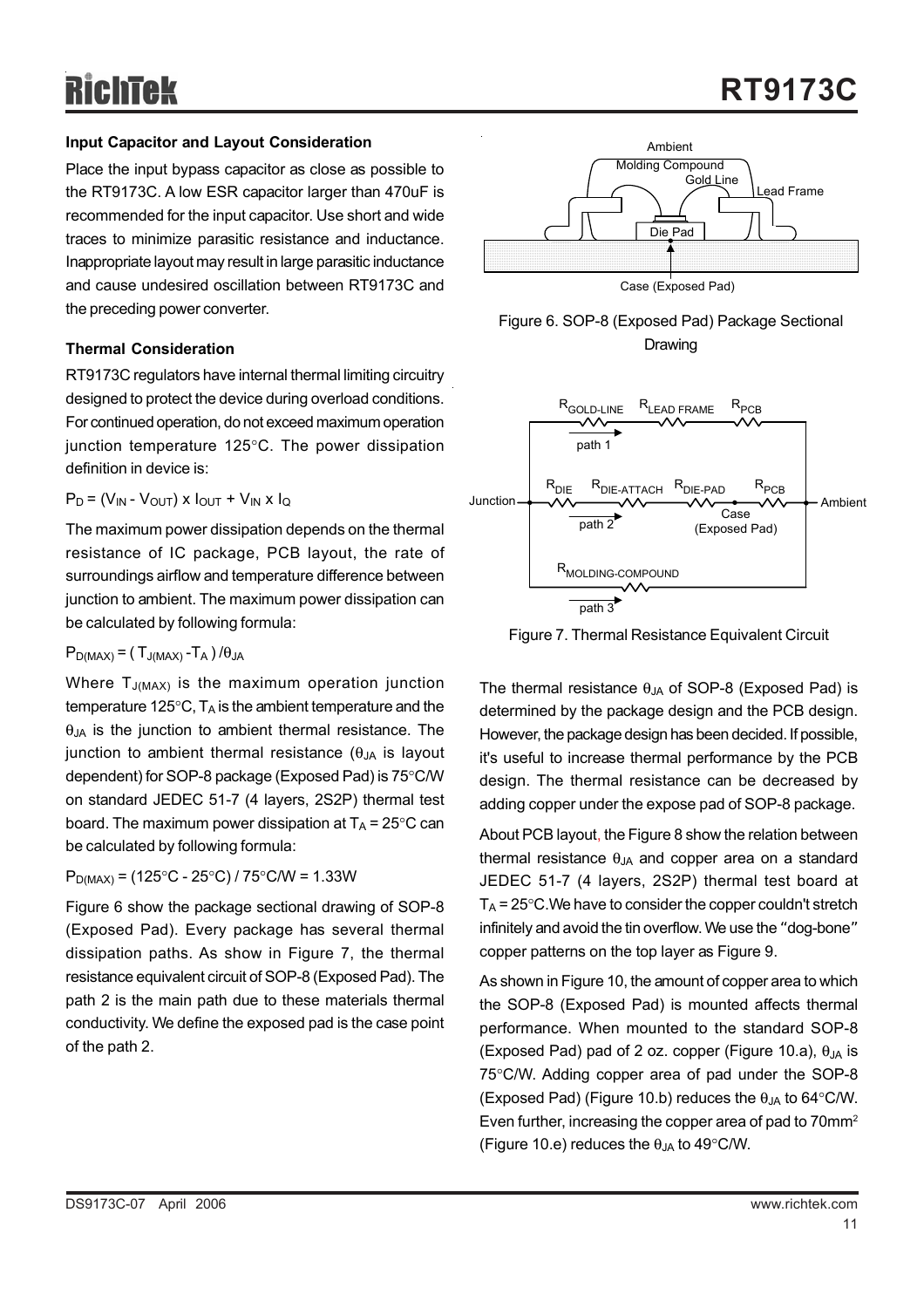# **RT9173C**







Figure 10 (b). Copper Area =  $10$ mm<sup>2</sup>,  $\theta_{JA}$  =  $64^{\circ}$ C/W



Figure 10 (c). Copper Area =  $30$ mm<sup>2</sup>,  $\theta_{JA}$  =  $54^{\circ}$ C/W



Figure 10 (d). Copper Area = 50mm<sup>2</sup>,  $\theta_{JA}$  = 51°C/W



Figure 10 (e). Copper Area = 70mm<sup>2</sup>,  $\theta_{JA}$  = 49°C/W

Figure 10. Thermal Resistance vs. Different Cooper Area Layout Design



Figure 9.Dog-Bone layout



Figure 10 (a). Minimum Footprint,  $\theta_{JA} = 75^{\circ}$ C/W